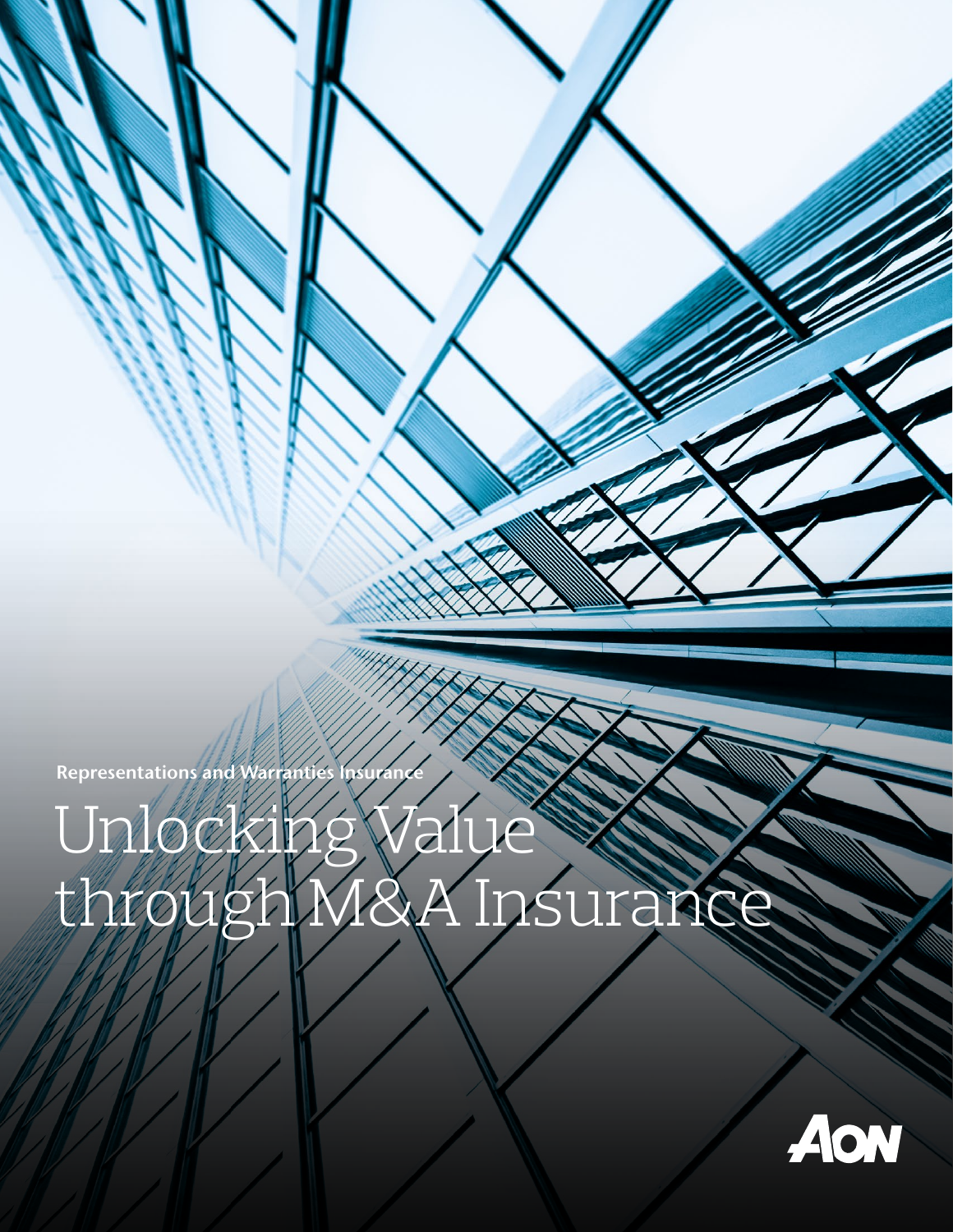### Representations and Warranties Insurance helps Secure Investments and Enhance Returns

Concerns about known and unknown risks can prevent a deal from closing or leave buyers with unwanted liabilities, placing both sellers and buyers at risk of not realizing their desired goals. Representations and warranties insurance is a proven tool that can both allow deal professionals to bridge gaps between buyers and sellers and help improve deal outcomes.

Aon leads the representations and warranties insurance market both in terms of limits placed

and policies written. Your deal is supported by a global team of experienced M&A lawyers and professionals who expertly manage your transaction through the entire process.

We understand and appreciate the complexity, time-sensitivity and unique nature of each deal, and will become an extension of your deal team. Aon can help identify red-flag issues before they become deal breakers and, most importantly, we can help you close your deals on time with maximum value realized.

#### With Representations & Warranties Insurance:

#### Sellers can

- Expedite the sale process
- Exit deals with increased funds
- Attract best offers
- Reduce or eliminate post-closing indemnity obligations
- Reduce contingent liabilities
- Protect passive sellers

#### Buyers can

- Increase maximum indemnification
- Extend survival periods
- Emerge as more attractive bidders
- Protect key relationships with management at the target
- Ease collection concerns from distressed or credit-challenged sellers
- Obtain recourse for unidentified issues

#### The use of representations and warranties insurance can bridge the gap by **protecting buyers** from losses resulting from a breach of the seller's or **target company's** representations in a purchase agreement, thereby eliminating the need for a robust indemnity.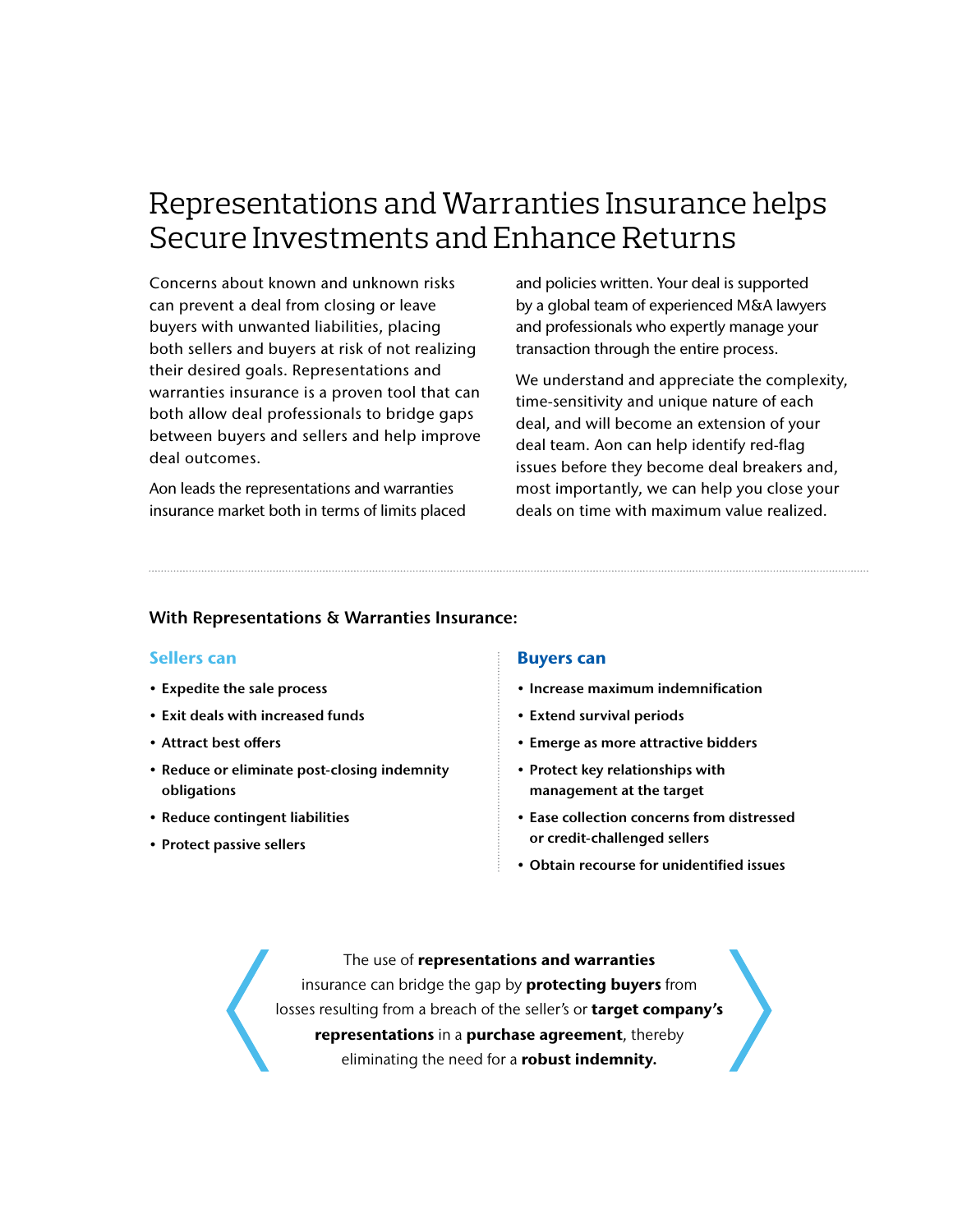

#### Our policies can strengthen outcomes for both sellers and buyers:

#### Sellers can

#### Secure a Clean Exit

Representations & warranties insurance typically reduces or replaces a seller's indemnification obligation to a buyer, thereby minimizing its post-closing liabilities and maximizing its distribution of proceeds at closing.

#### How it Works

Sellers offer potential bidders an insurance policy in lieu of an indemnity supported by an escrow. This enables buyers to negotiate similar or even better coverage than the seller would have provided through a traditional indemnity structure.

#### Buyers can

#### Improve Competitiveness and Increase Certainty

Representations & warranties insurance covers a buyer as a supplement to, or in lieu of, a seller indemnity. Under a buyer policy, coverage can be crafted to provide a greater dollar amount of coverage than seller is willing to offer, and also to extend the duration of buyer's protection; or the policy can be crafted to provide the buyer's sole source of protection when the seller is simply unwilling to provide any indemnity at all.

These strategies are particularly effective when bidding in an auction or when facing a particularly risk-averse seller such as a family-owned business or late-stage fund.

#### How it Works

A buyer simply incorporates R&W insurance into its bid with or without the knowledge of seller by offering a seller-friendly indemnity package, and then procuring coverage in lieu of that seller protection. The underwriting process is completed without seller involvement and, the parties can negotiate who covers the cost of the coverage; some buyers simply bake the cost of coverage into their valuation, effectively (but not explicitly) shifting the cost to the seller.